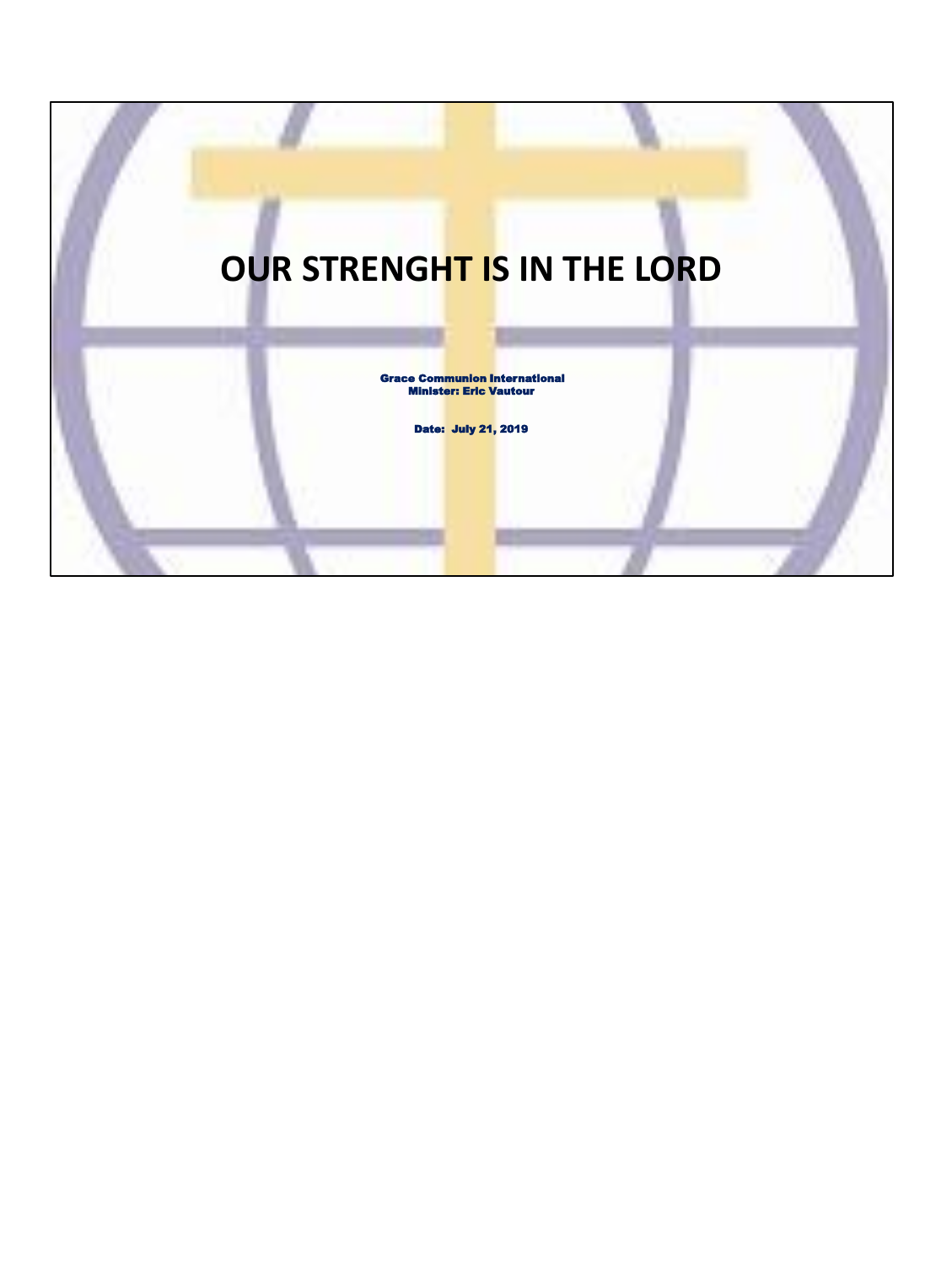**SCRIPTURE** READING: **Ephesians** 6:1-20 (ESV)

"10 ¶ Finally, be strong in the Lord and in the strength of his might. 11 Put on the whole armor of God, that you may be able to stand against the schemes of the devil. 12 For we do not wrestle against flesh and blood, but against the rulers, against the authorities, against the cosmic powers over this present darkness, against the spiritual forces of evil in the heavenly places.

OUR STRENGHT IS IN THE LORD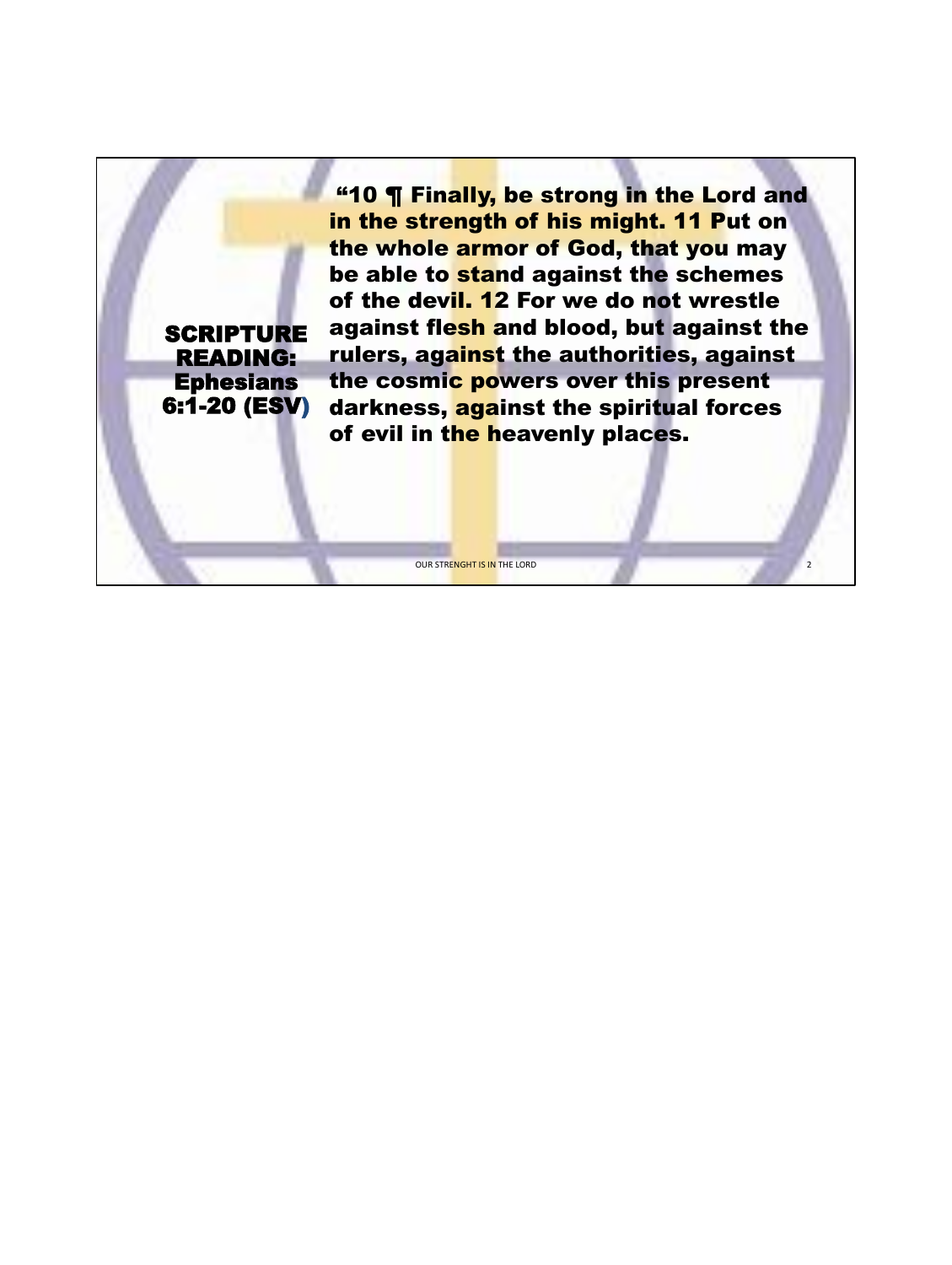13 Therefore take up the whole armor of God, that you may be able to withstand in the evil day, and having done all, to stand firm. 14 Stand therefore, having fastened on the belt of truth, and having put on the breastplate of righteousness, 15 and, as shoes for your feet, having put on the readiness given by the gospel of peace. 16 In all circumstances take up the shield of faith, with which you can extinguish all the flaming darts of the evil one;

OUR STRENGHT IS IN THE LORD

3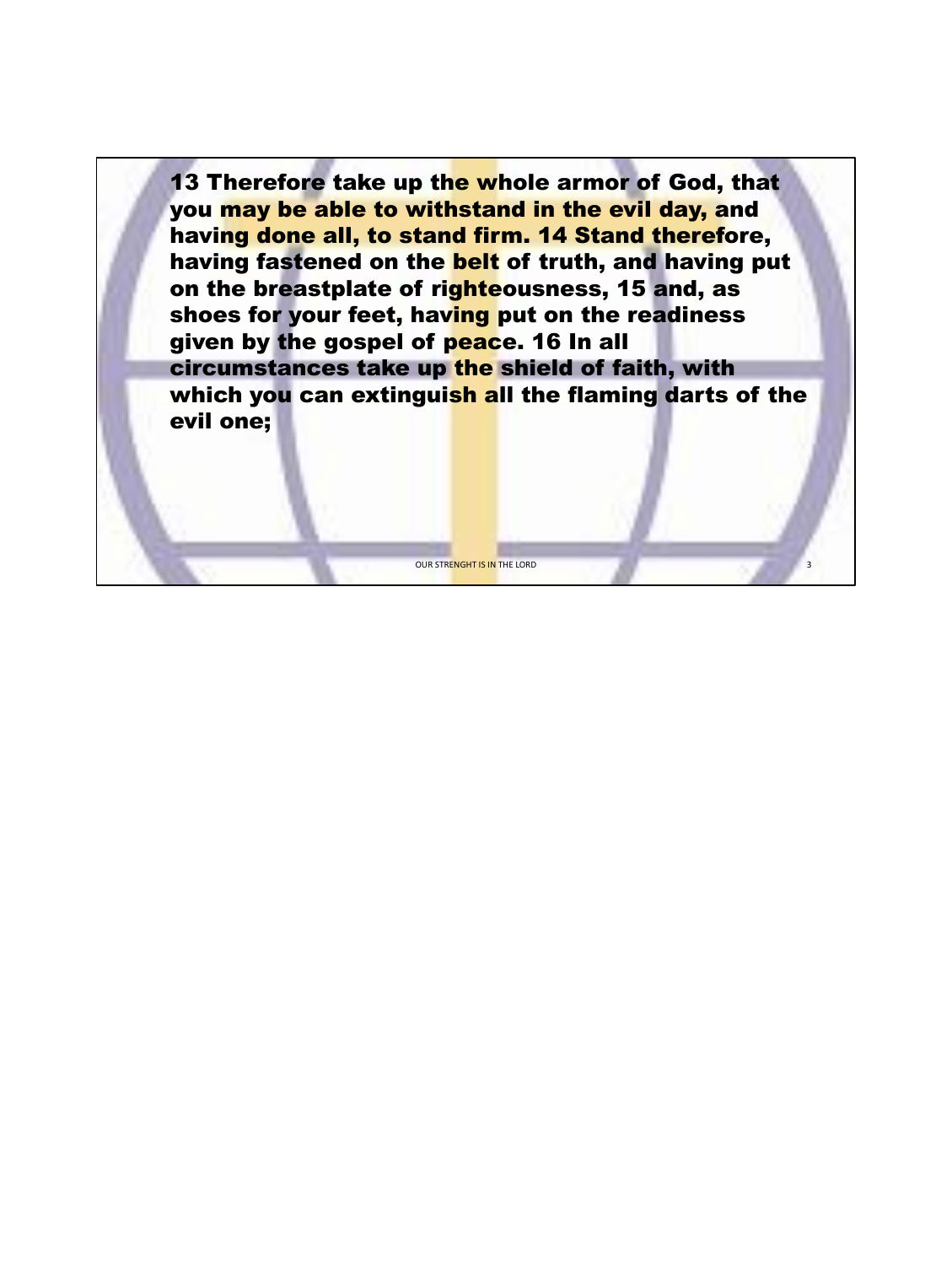17 and take the helmet of salvation, and the sword of the Spirit, which is the word of God, 18 praying at all times in the Spirit, with all prayer and supplication. To that end keep alert with all perseverance, making supplication for all the saints, 19 ¶ and also for me, that words may be given to me in opening my mouth boldly to proclaim the mystery of the gospel, 20 for which I am an ambassador in chains, that I may declare it boldly, as I ought to speak." (Eph 6:10-20 ESV)

**4**

**OUR STRENGHT IS IN THE LORD**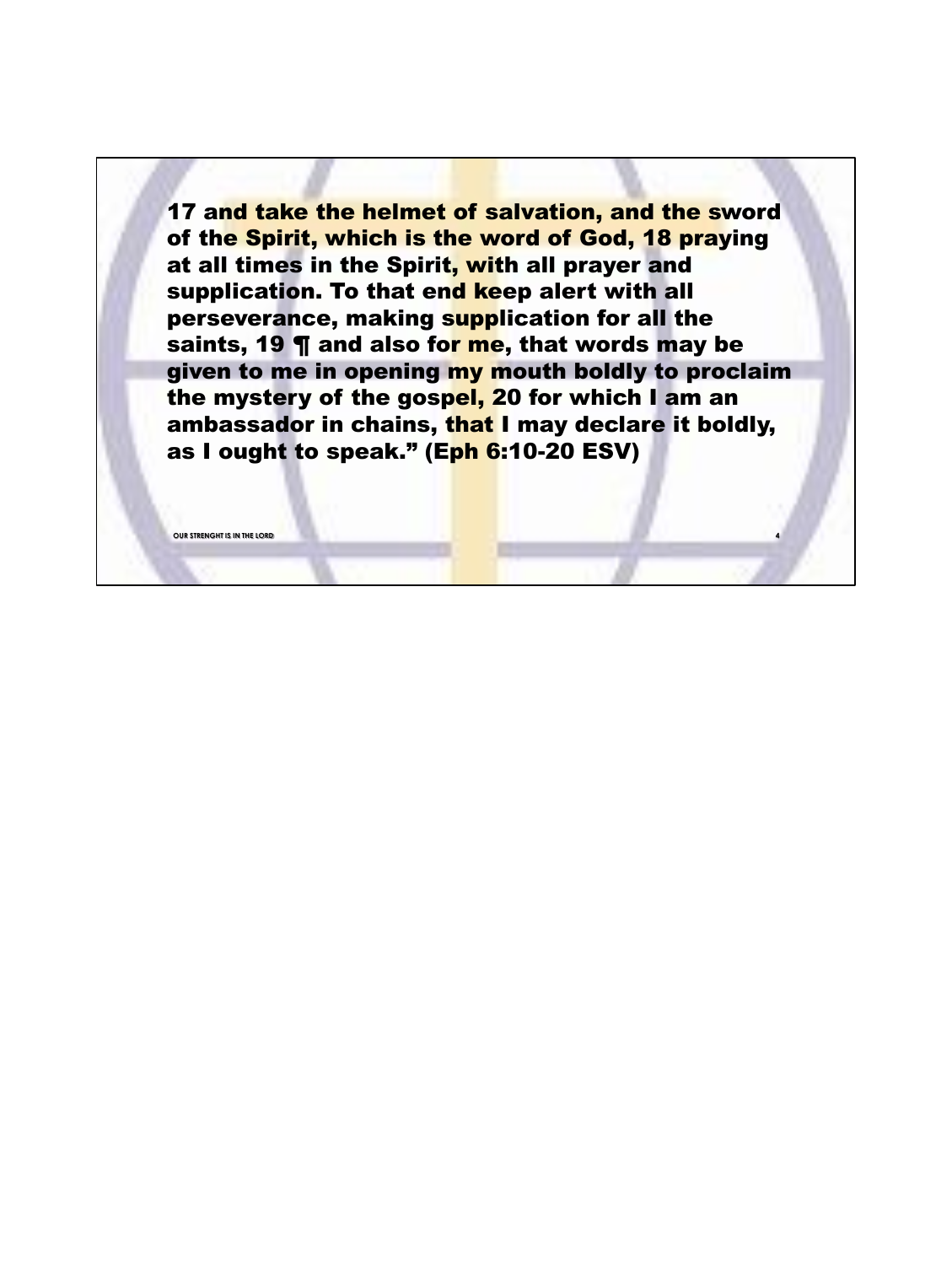

During today's sermon, we are going to consider the teachings of the saint Paul about to live in the Lord, about how to live in Jesus.

As we read the Scriptures, we have to consider the context of the whole epistle or letter written to the Ephesians. Paul is clearly addressing the church in Ephesus as he writes in the opening statement, **"To the saints who are in Ephesus, and are faithful in Christ Jesus: Grace to you and peace from God our Father and the Lord Jesus Christ. (1:1-2).**

In his epistles, the apostle Paul goes on to praise God and Father of our Lord Jesus Christ and how he has blessed us in Jesus in the heavenly places. He tells the Ephesians about their adoption and how they were chosen before the foundation of the world. Those Christians living in Ephesians as well as us who have placed our faith in Jesus Christ are blessed in the Beloved—that is in Jesus Christ.

The word of God is a living word because the Word, Jesus, is living, always active and working. These words are inspired for the Ephesians and for all believers who come after in future generations, including us. As a church and individually, we can and we should personalize the words that the apostle Paul put to pen.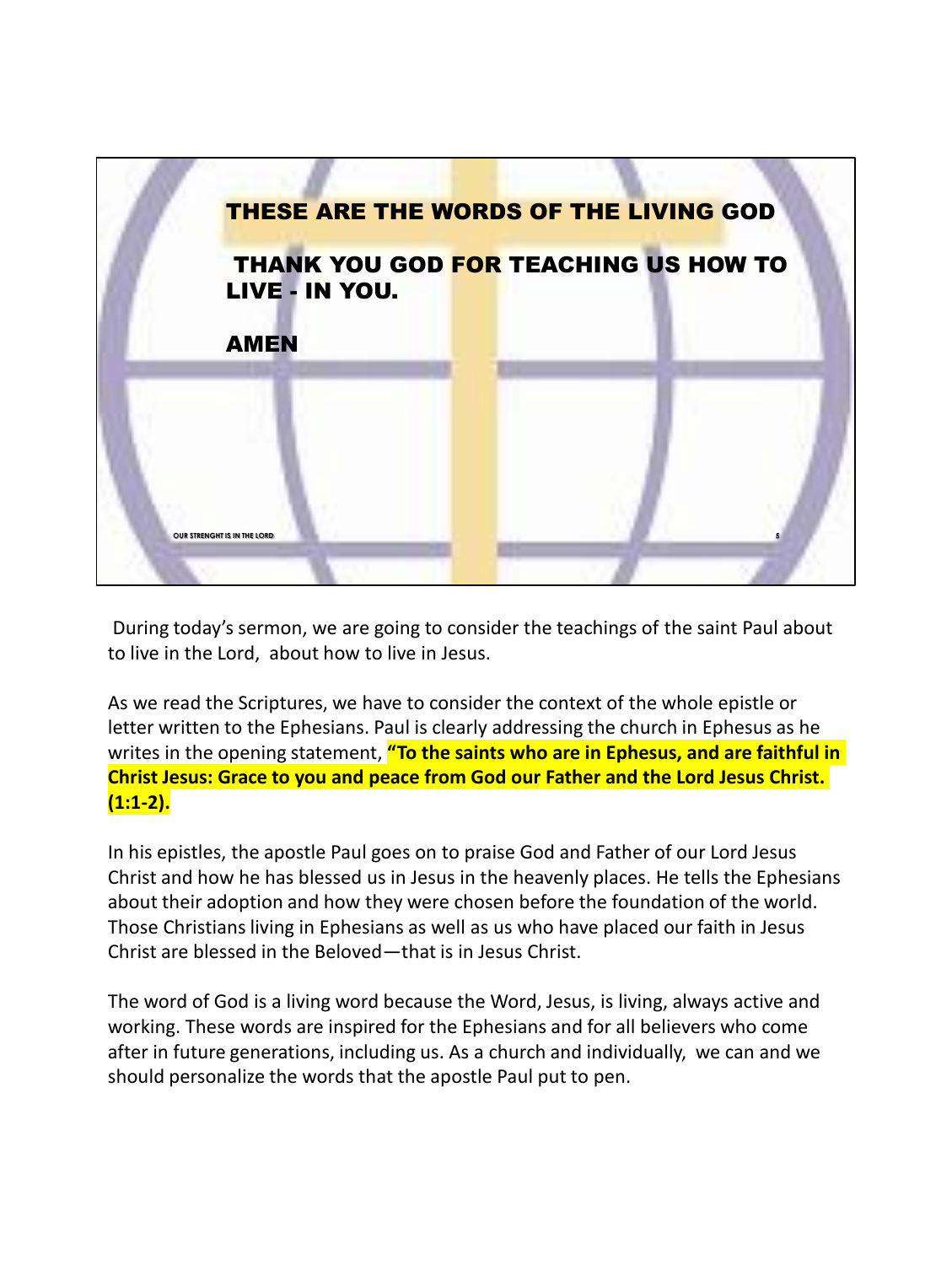He tells the first century Christians about their inheritance in Christ and how God has revealed his will in Christ Jesus. God will unite all things to himself in Jesus, both things in heaven and things on earth.

He tells them how they were redeemed through the blood of Jesus and how they were forgiven of all their trespasses according to the riches of his grace.

He has made known the mystery of his will and his plan which he set forth in Jesus Christ.

He also tells them the wonderful promise that they received when they heard the gospel and believed in Jesus. They receive the promised Holy Spirit, who is a guarantee of our inheritance until we acquire possession of it to the praise of God's glory.

He basically tells them and us that we now presently live in his kingdom of God but that its future is yet to come. Consequently, we live in hope.

Paul offers prayers of thankfulness for them and pray that God will give them a spirit of wisdom and of revelation as they grow in the knowledge of Jesus Christ. The apostle Paul prays that they will have their eyes open to the great hope to which they have been called. He reminds them of their great calling and about the immeasurable greatness of God's power towards us who believe. Through his great power, he raised Jesus Christ from the dead and gave him all authority in the heavenly places. Everything has been placed under the power of Jesus Christ. He has made him head of everything for the good of the church. (paraphrase of 1:16-23).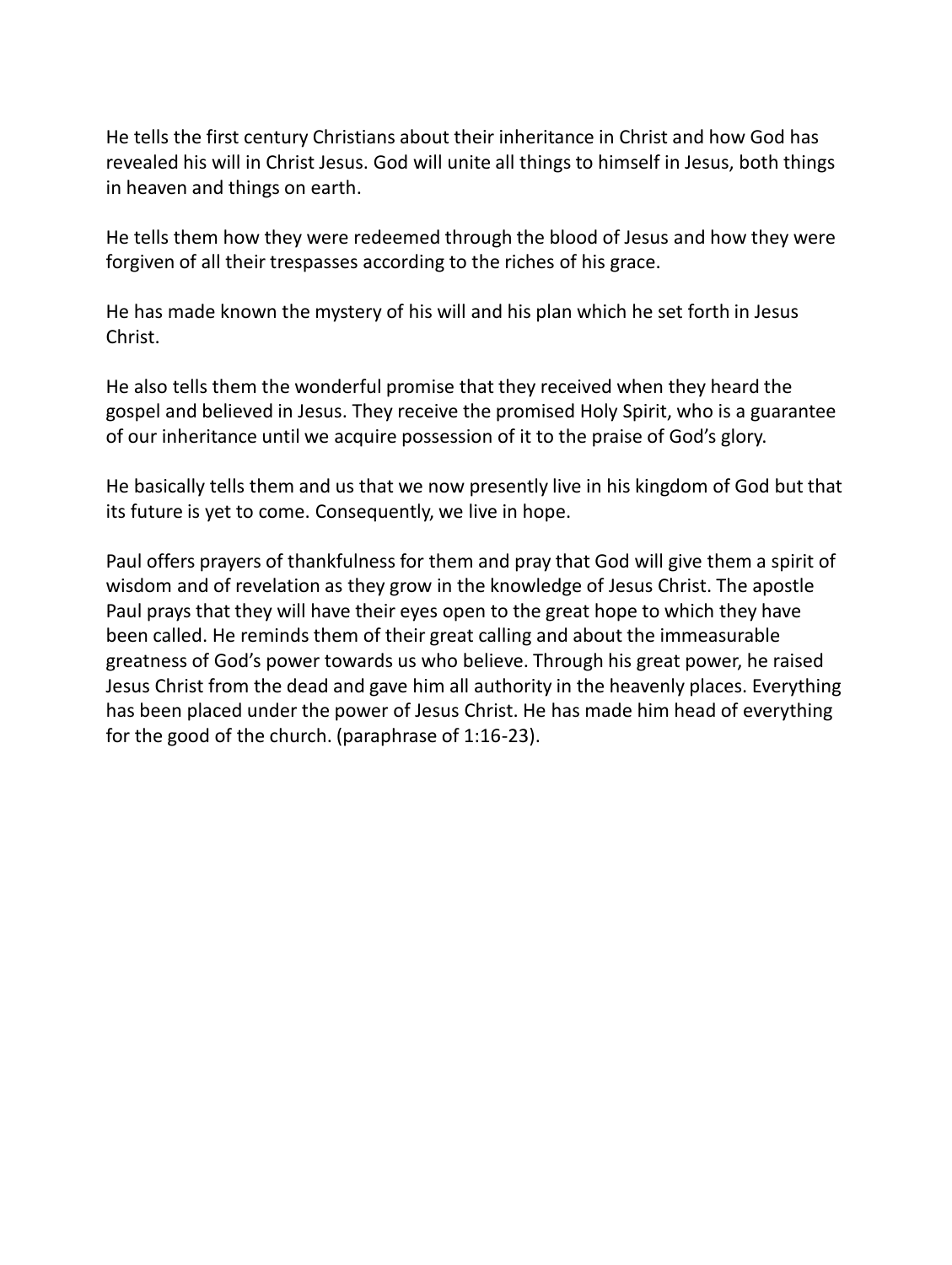

In these verses, the apostle Paul is addressing the whole congregation. We lose this in the English language but the words "be strong" are plural. (**Example in French: Au reste, fortifiez-vous dans le Seigneur and Revêtez-vous de toutes les armes de Dieu),** The apostle Paul is addressing the whole congregation in Ephesus. When these letters of the apostles were read, they were addressed to the whole congregation. Being the body of Christ, the church, Christianity is very communal and not individualistic. This is taught throughout the New Testament.

The picture above is worth a thousand words, as they say. It shows that through faith in Christ, our humanity is included in the humanity of the Son, in Jesus Christ who is the perfect mediator between God and man. **("For there is one God, and there is one mediator between God and men, the man Christ Jesus," [1 Ti 2:5 ESV].)** Jesus in in perfect union with the Father and the Holy Spirit. In Jesus, we are given to participate in this perfect relationship. This is a gift of grace!

The words **"in Christ"** are found 12 times in Ephesians and 82 times in the writings of the apostle Paul and twice in the epistle of Peter. Therefore the truth about our inclusion in Christ is a very important concept in the New Testament writings. Being in Christ becomes reality through faith in him. In his prayer before he died, Jesus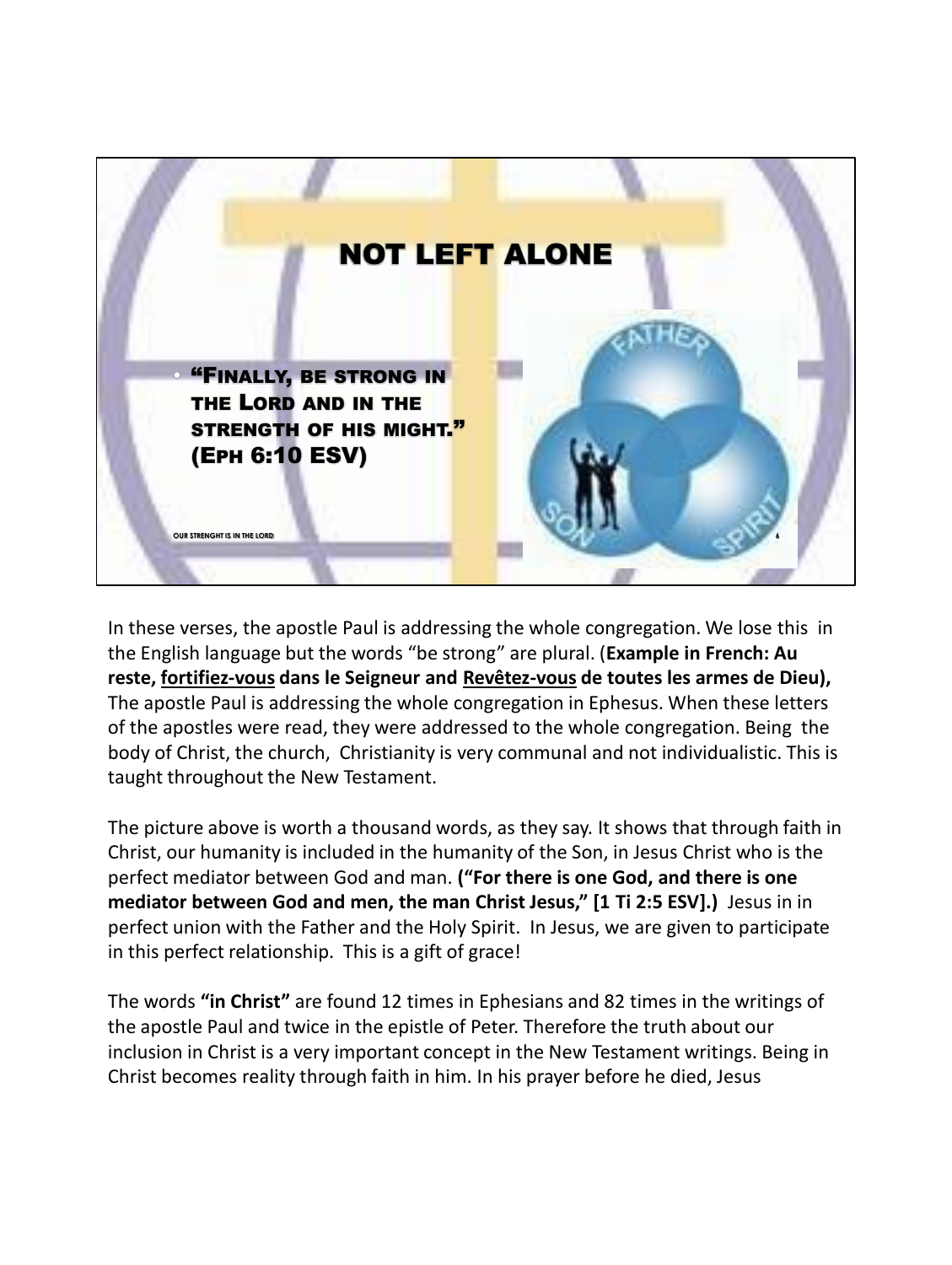described what eternal life is. **"And this is eternal life, that they know you, the only true God, and Jesus Christ whom you have sent." (Joh 17:3 ESV**)

It's very important to highlight that our strength does not come from ourselves but from the Lord, from Jesus who is the head of the church. Paul then goes on to tell us how to be strong in the Lord and in the strength of his might, in the strength of his power.

In the epistle to the Ephesians, Paul writes of our standing in the Lord and what that means for everyday life as God's people. He tells us to live in grace. In versus 10–20, he encapsulates the teaching of how to live in Jesus – a normal flow as he concludes his letter. He tells us how to respond to God's grace and how to be strong in the Lord and in his strength.

Let us look at what he tells us (next slide).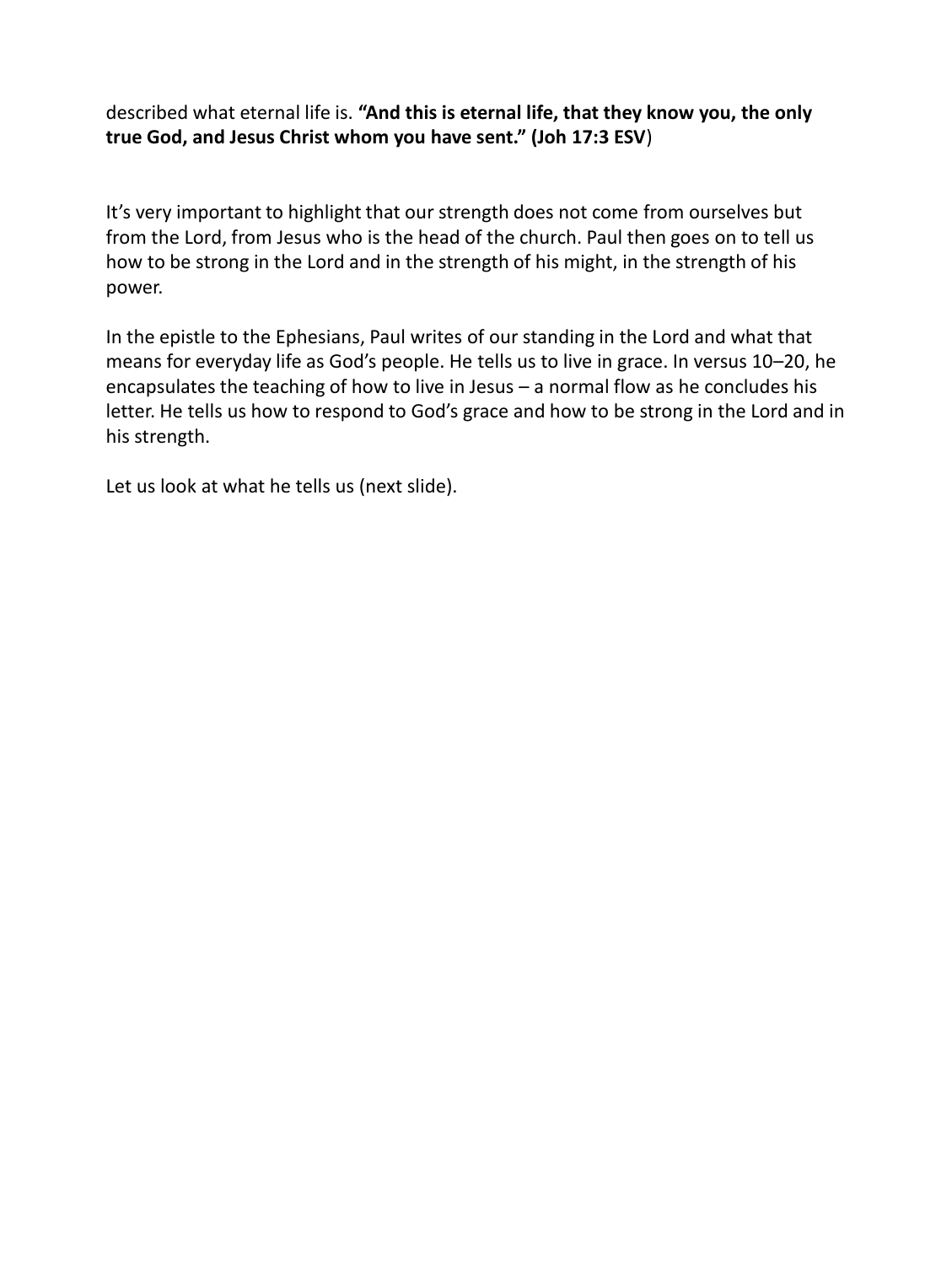

Paul uses a military image as he tells us to put on the whole armour of God. The apostle Paul tells us in other places to put on the armour of light, to put on the Lord Jesus Christ and to put on the new self.

In Ephesians 6:11, he tells us why it is important. It is to be able to stand against the schemes of the devil. "Schemes" mean, **"cunning arts, deceit, craft, trickery"** (Strong's Concordance).

The devil is a liar and a murderer from the beginning, Jesus said. He presents himself as an angel of light. He is able to distort the truth in very subtle ways which leads humans away from Christ.

The book of Revelation tells us Satan has deceived the whole world. God is presently calling his people, the church.

Satan is at work everywhere - in various religions, in human institutions. He also influences the mind of unbelieving people to have faith in all kinds of lies. The apostle Paul wrote that "**the god of this world has blinded the minds of the unbelievers, to keep them from seeing the light of the gospel of the glory of Christ who is the image**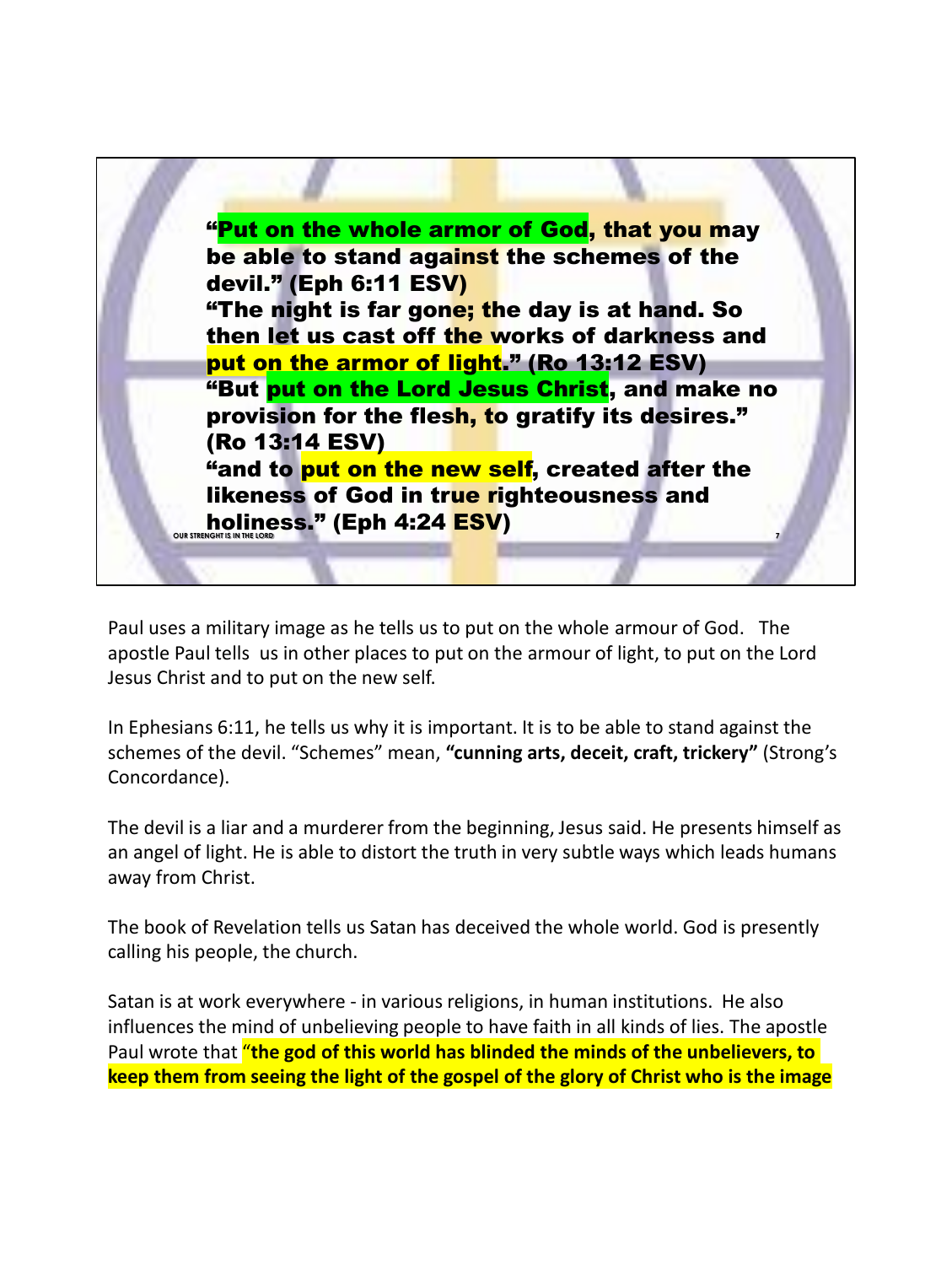**of God"** (2 Corinthians 4:4-5).

This is the reason we see in this world all kinds of false religions. Many openly professed that Jesus is a created being and not God. Among the religions who deny the deity of Jesus is the Mormons, Islam, the Jehovah's Witnesses, the Bahá'í, Buddhism, Christian Science, Unitarian Universalism and others.

The world's religions throw people back on themselves and subtly undermined the fact that we are saved **by grace alone, by faith alone and by Christ alone**.

Any religion or teaching that communicates the denial of Jesus' divinity and that salvation is by grace alone, faith alone and Jesus alone is false. The devil has a way of twisting the truth in sometimes in evident ways and other times in subtle ways.

Putting on the whole armour of God, putting on Jesus Christ is our participation in the finished work of God on the cross.

Consequently, living in grace is not passive but very active.

The apostle Paul goes on to tell us that our wrestling is not against flesh and blood, not against humans but against the invisible forces of evil in the heavenly places.

Paul uses synonyms to refer to Satan and his minions by using the words rulers, authorities, cosmic powers, spiritual forces of evil.

These are our real enemies. They are the ones who have blinded the minds of those who do not understand or don't know who Jesus is. Consequently, they cannot know what is the gospel, this good news.

When Paul talks about the evil day, he is writing to the Ephesians. The evil day for them was every day. It is also every day for us. We need to put on the armour of God every day. The following is what Paul wrote to the Galatians (next slide).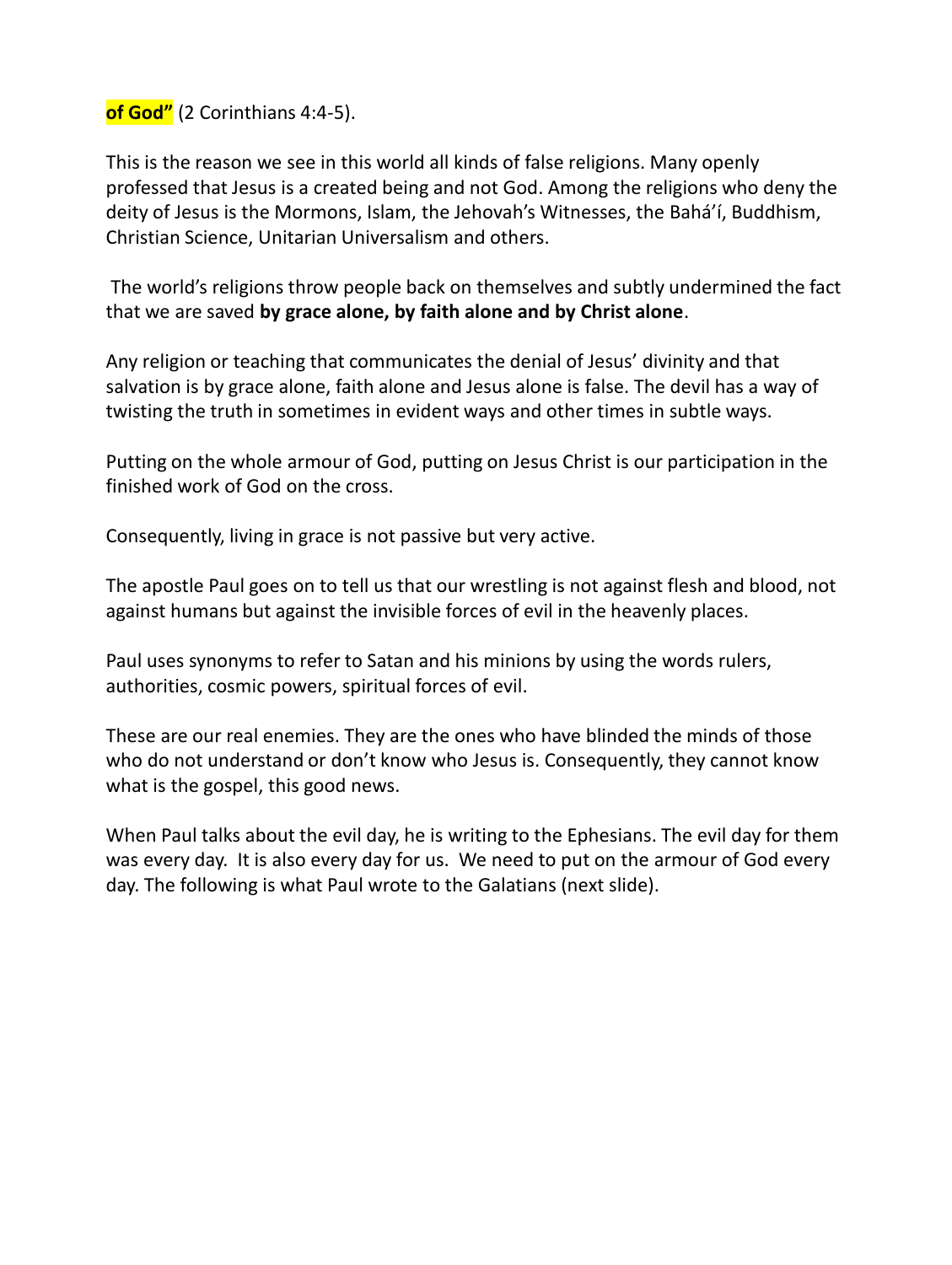"2 …To the churches of Galatia: 3 Grace to you and peace from God our Father and the Lord Jesus Christ, 4 who gave himself for our sins to deliver us from the present evil age, according to the will of our God and Father, 5 to whom be the glory forever and ever. Amen." (Ga 1:2-5 ESV)

**OUR STRENGHT IS IN THE LORD** 

**8**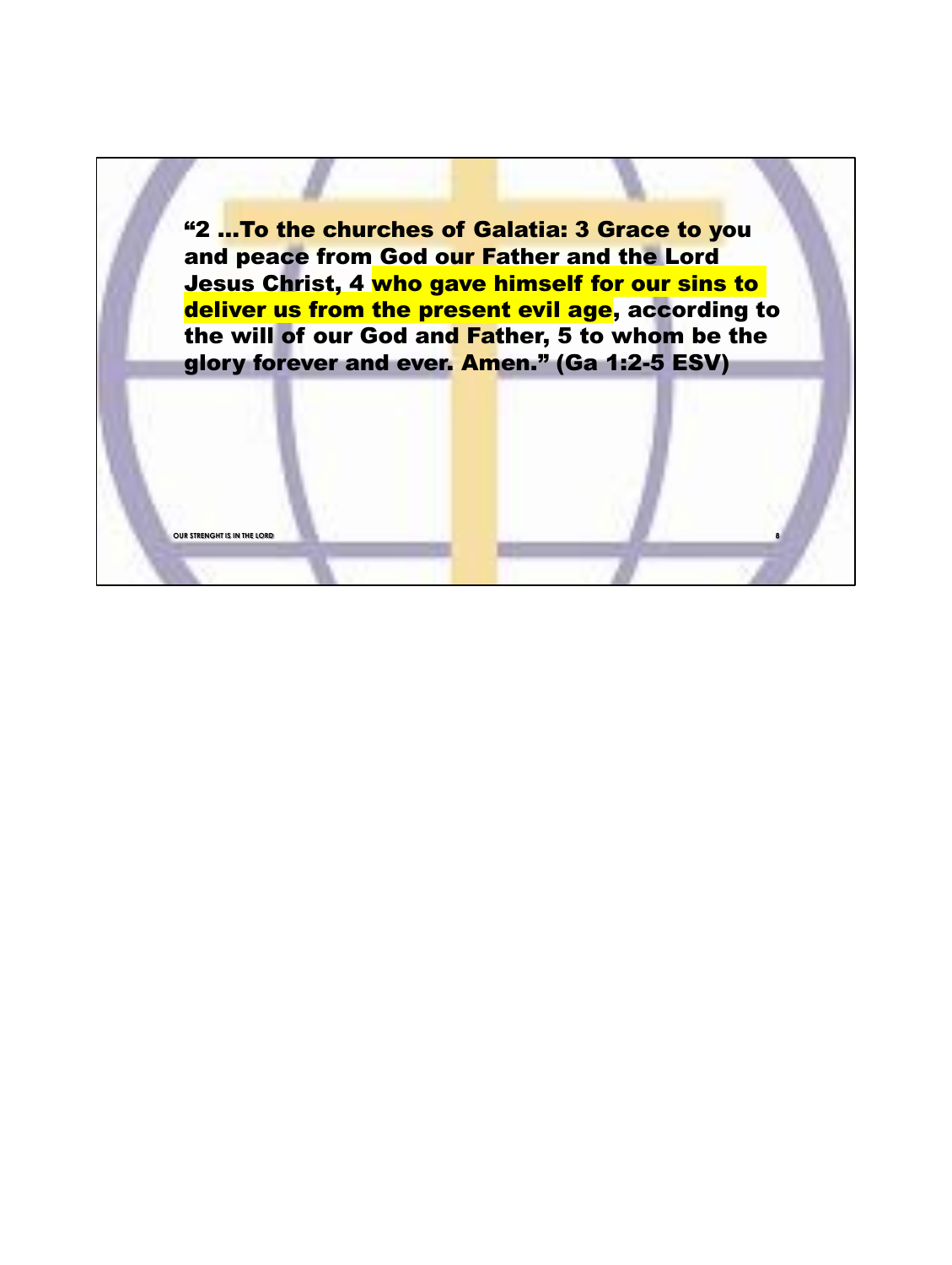

Being strong in the Lord and relying on his strength, we are to stand firm. He then goes on to tell us how to stand firm.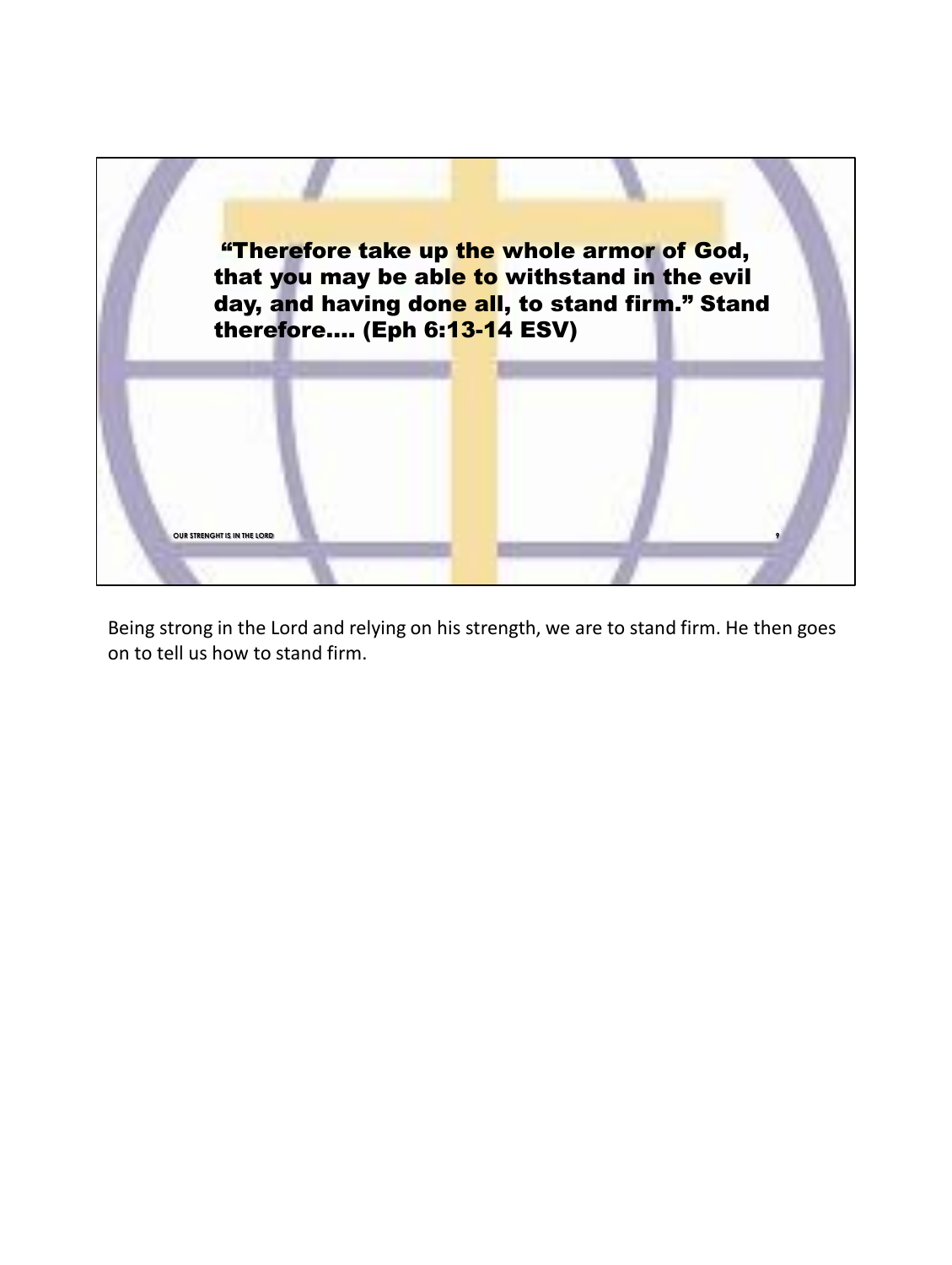praying for all the saints and for our leaders to proclaim Instructions to the Ephesians which does apply to us as a church and individually: Having fastened on the belt of truth; Having put on the breastplate of righteousness, as shoes for our feet, having put on the readiness given by the gospel of peace. In all circumstances, taking up the shield of faith which can extinguish all the flaming darts of the evil one; Taking the helmet of salvation and the sword of the Spirit, which is the word of God, and praying at all times in the Spirit, with all prayer and supplications. Keeping alert with all perseverance, making supplication, boldly the mystery of the gospel.

Paul was asking the congregation to pray for boldness and audaciousness as he proclaimed the gospel.

The apostle Paul was not trusting in himself. He was relying on God to be inspired to preach and to use the right words when declaring Jesus Christ and the good news of the gospel.

**The belt of truth** is a metaphor for putting on Christ and his word of truth. Jesus is the truth. The truth is a person. He is Jesus and his word is truth. Jesus, being God, cannot and will not lie. His words are the truth. **("1 ¶ Paul, a servant of God and an apostle of Jesus Christ, for the sake of the faith of God's elect and their knowledge of the truth, which accords with godliness, 2 in hope of eternal life, which God, who never lies, promised before the ages began" [Tit 1:1-2 ESV].**

As we participate in Christ and put on Christ, it's important that we spend private time with God and in his word to know the teaching of Jesus. We need to remember that God the Father, in these last days has spoken to us by his Son, Jesus. He is the ultimate revelation because he is God come down to the earth incarnate in our flesh.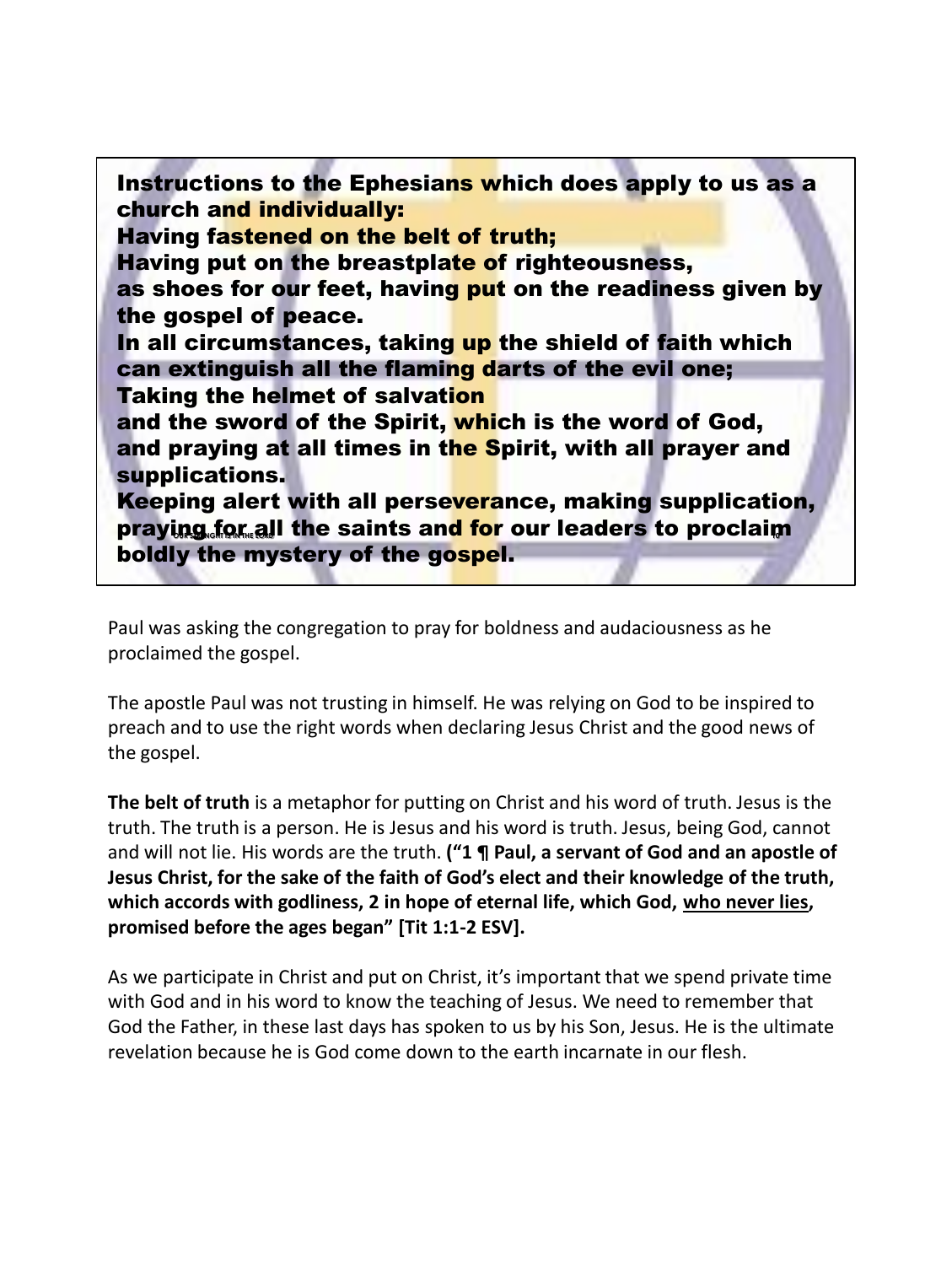**The breastplate of righteousness** is not our righteousness but the righteousness of Jesus Christ which he gives to us in grace through faith in him. It is always very important to remember that our own righteousness apart from Jesus Christ is not acceptable to God. In Jesus our high priest, our representative, we can approach God's throne with assurance being accepted in him at the throne of the universe. What an encouragement that is! Deep down, every human being knows that our own righteousness does not meet God's standards. It is so important to understand the truth of God's word. Otherwise, there is an unhealthy fear of God, a fear of being rejected. With that attitude and false thinking, as Adam and Eve, humans try to hide from God.

Only the righteousness of Jesus meets God's standard because he is perfect. He was completely sinless while on the earth. As we said before, he lived, was condemned, die, was resurrected and ascended to heaven for us.

**And as shoes for your feet—**we can go forward with the readiness given to us by the gospel of peace. Again this peace is not our peace. It is the peace given to us by Jesus Christ. He gives us a peace that the world cannot give**. ["Peace I leave with you; my peace I give to you. Not as the world gives do I give to you. Let not your hearts be troubled, neither let them be afraid." [Joh 14:27 ESV]]**

Such is the peace of Jesus. We can rest in him. We do not have to fret. We can go forward every day of our life, living in this world, confident in him. The gospel of peace is the gospel that the church has been called to live and proclaim to others. It is the source of the only truly good news in this world.

**The shield of faith**—is our protection against the darts of the devil. As human beings, we realize that we are made of dirt and water. On our own, we come and go.

We die physically. Yet we know that we have tremendous worth in God's eyes and in God's heart because he gives us worth in Jesus. In Christ, we can recognize the lies of the accuser because, as God's people, we know we have been forgiven. Every day, we live in his grace as we put on Christ. With the shield of faith, we can recognize the lies about Jesus, about the oneness and unity of God Who Is Father, Son and Holy Spirit.

We can recognize the other lies that tell us we are worthless, have no future, etc.

**The helmet of salvation—**gives us the confidence to know that we are saved because of the faithfulness of the Faithful One, Jesus.

**The sword of the Spirit = the word of God—**the word of God is the truth. The word of God teaches us who God is, what our purpose on this earth is and the hope of the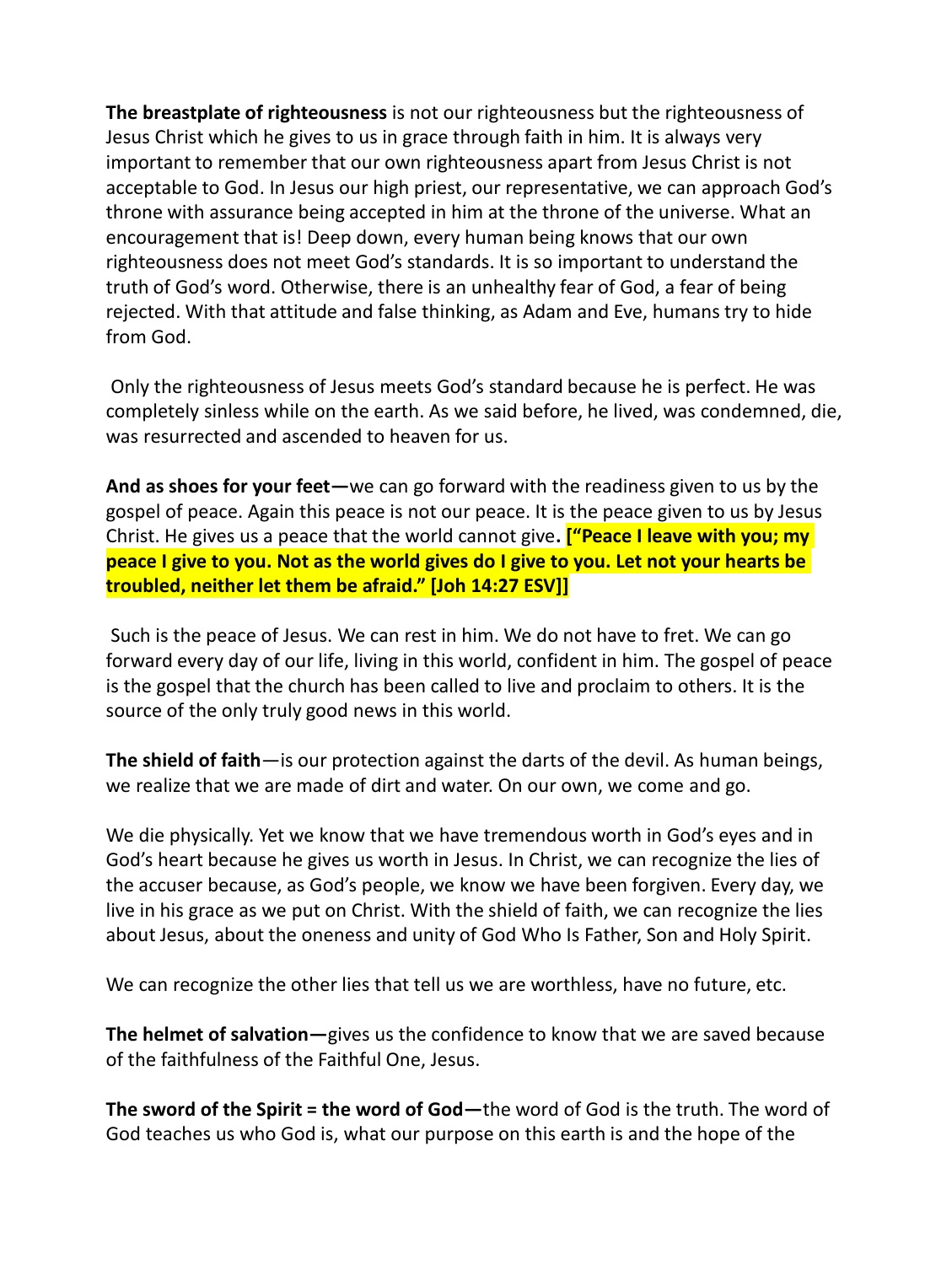resurrection, among many other.

The word of God also teaches us how to live practically in our everyday life.

God's word teaches how to see other people. The apostle Paul tells us to pray for all people and to be thankful for them.

He tells us the attitude that we are to have toward human governments and of the need to pray to live peaceable lives.

He tells us how to be in our marriage, the attitude that we are to have towards her children, towards our enemies, towards strangers, towards the hungry and the list goes on.

Most importantly, through the word of God, we can know who God is. We know our status before him that Jesus is the Lamb of God who takes away the sin of the world.

When we accept to be reconciled to him, we begin to live in the reality of his forgiveness which was assured for us at the cross.

Through the word of God, we know our purpose. God gives us a glimpse of the future when God's throne will descend to the earth to be with men, when evil will be completely destroyed. There is so much more. Suffice it to say that the word of God is very rich. The words of God tell us about the assurance we have in him. The words of God tell us to live in a world trapped in darkness.

**Praying at all times in the Spirit—** We are to pray for all the saints, for our brothers and sisters wherever they may be. Paul prayed that he be given the words to preach boldly the gospel of Jesus Christ. That prayer has been answered as we see in the writings of Paul preserved for every generation.

We can and should pray that the church today will accurately proclaim the gospel and be faithful to God and his inspired word, given to us through his precious apostles who part of the foundation of the church, Jesus Christ being the cornerstone.

I am reminded of the words of James which speaks of our Christian participation in Jesus. James, the physical brother of Jesus said the following [next slide]